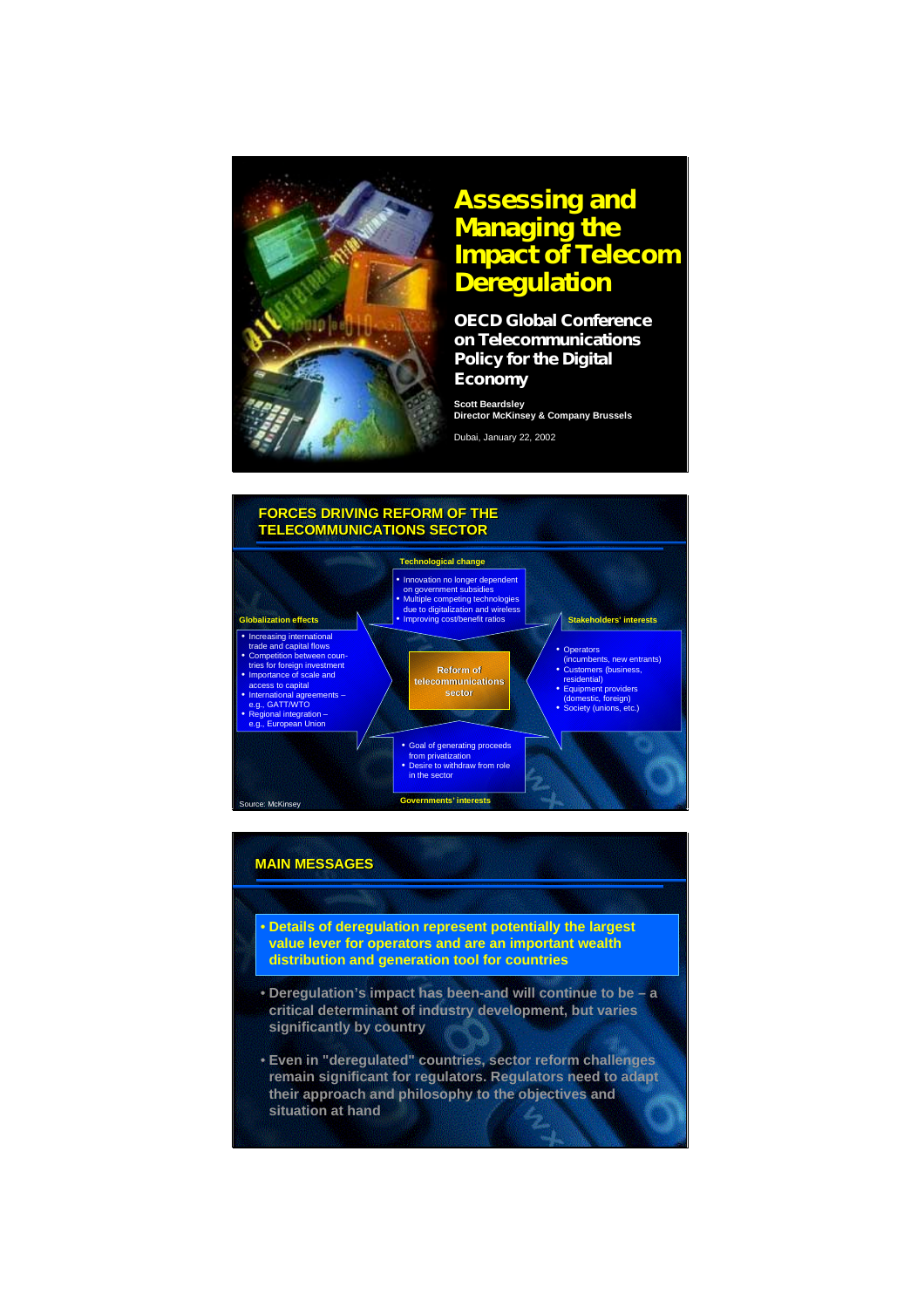



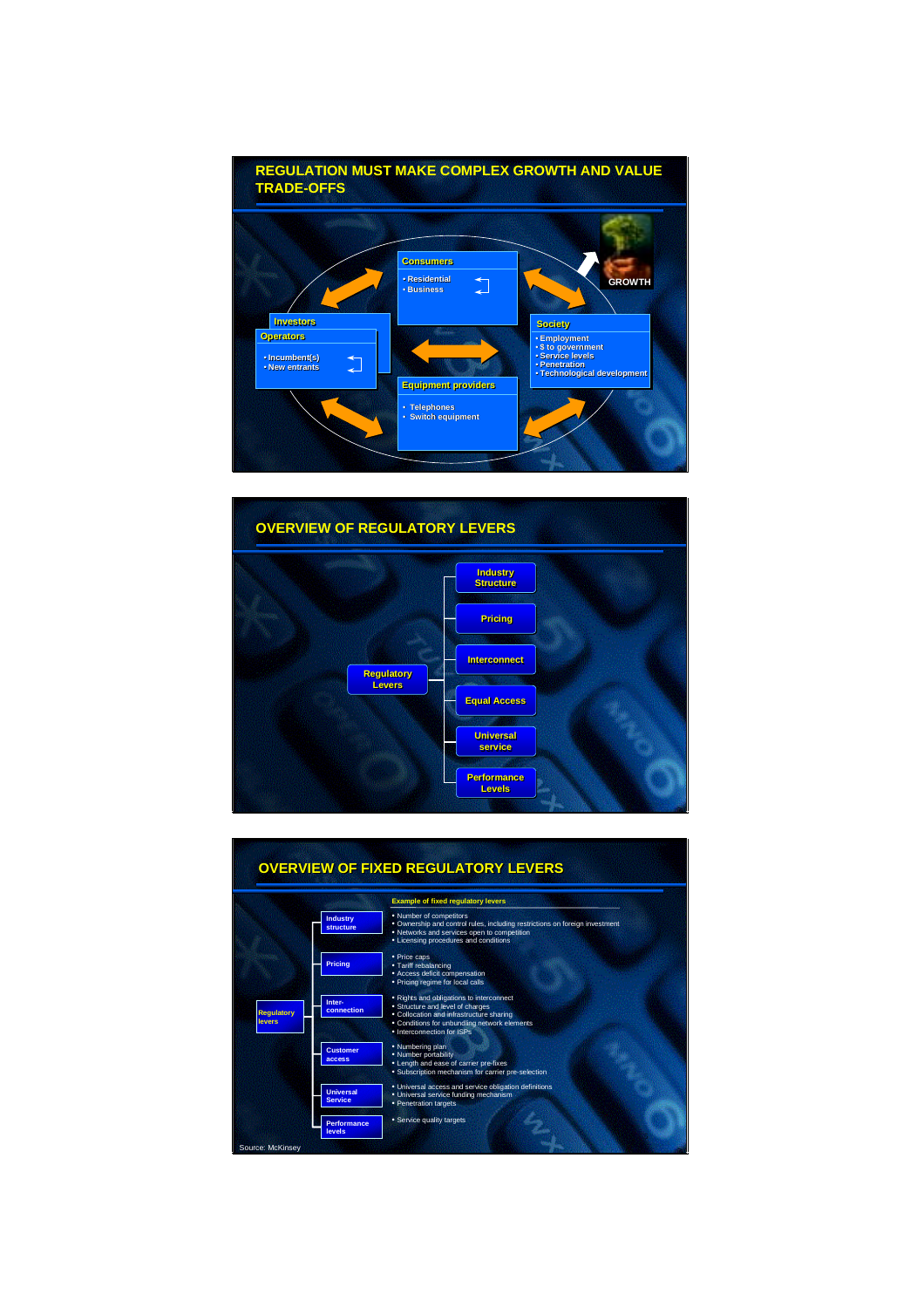### **OVERVIEW OF MOBILE REGULATORY LEVERS OVERVIEW OF MOBILE REGULATORY LEVERS**





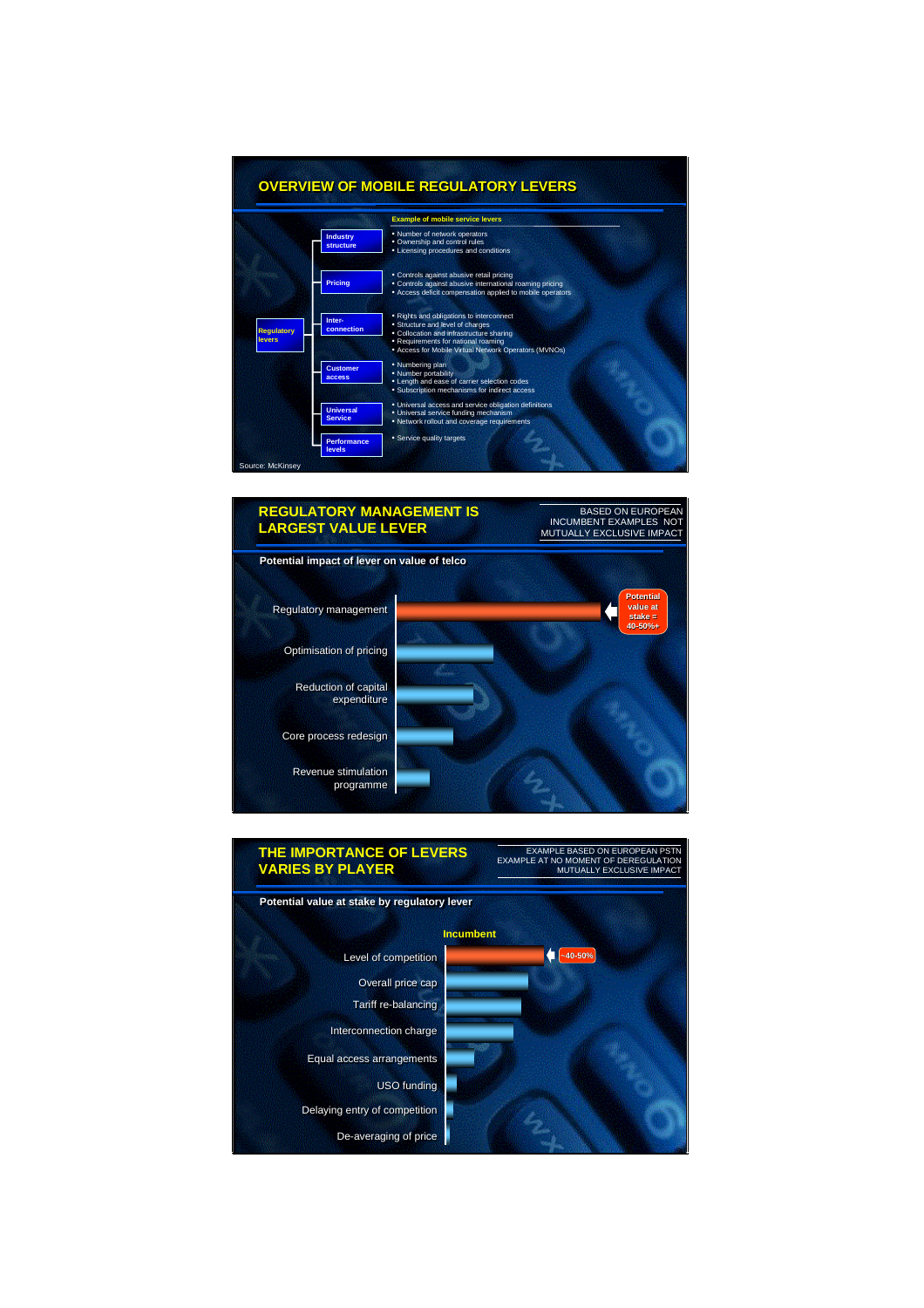



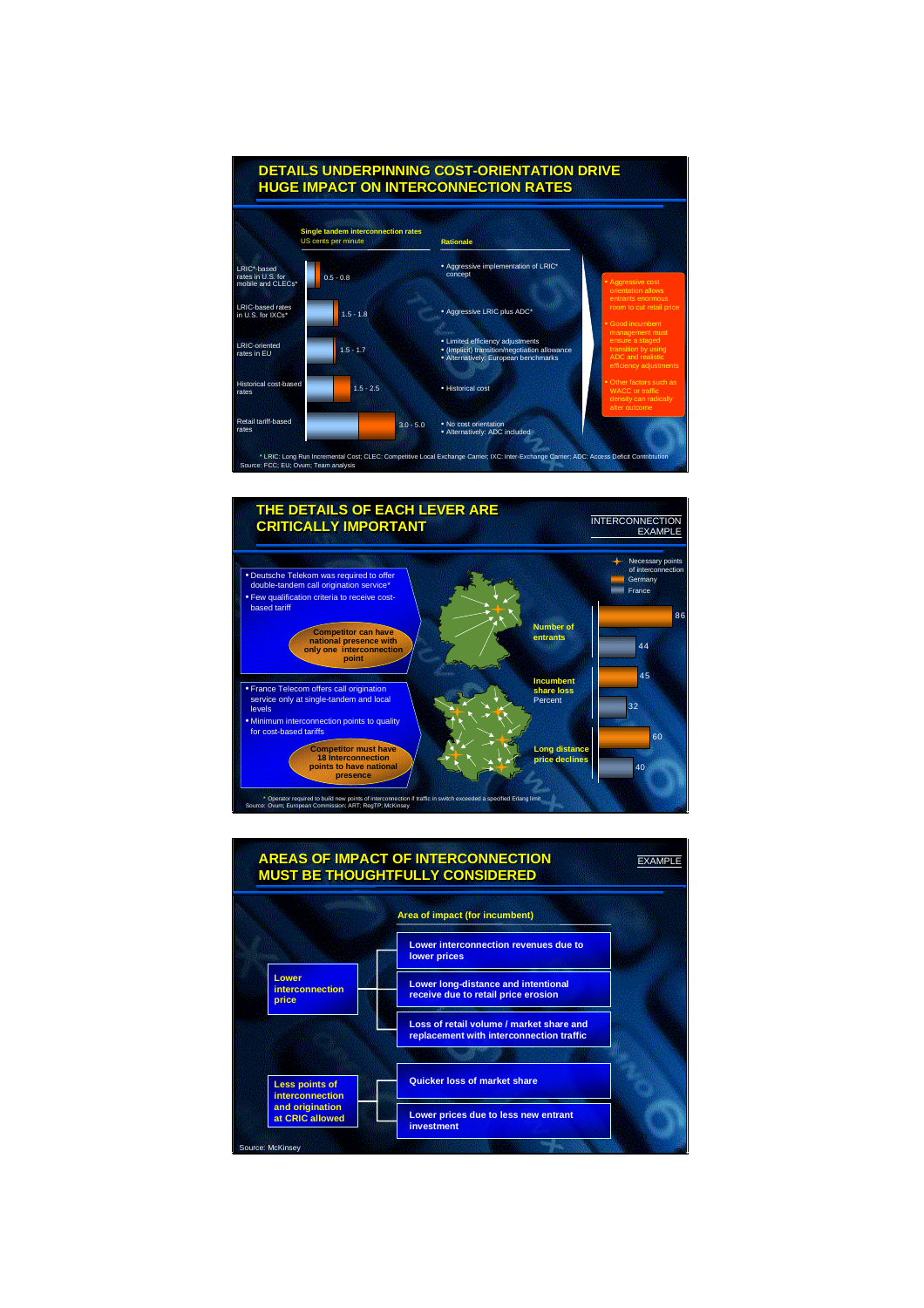### **MAIN MESSAGES MAIN MESSAGES**

- **Details of deregulation represent potentially the largest value lever for operators and are an important wealth distribution and generation tool for countries**
- **Deregulation's impact has been-and will continue to be a critical determinant of industry development, but varies significantly by country**
- **Even in "deregulated" countries, sector reform challenges remain significant for regulators. Regulators need to adapt their approach and philosophy to the objectives and situation at hand**

#### TELECOM DEREGULATION EXAMPLE **INCUMBENT MARKET SHARE DECLINES INCUMBENT MARKET SHARE DECLINES HAVE BEEN SIGNIFICANT HAVE BEEN SIGNIFICANT**



Finland\*\* Japan UK (post-1992) USA Australia Sweden\*\* UK (pre-1992) \* Price changes in local currency corrected for inflation \*\* Price changes only over 2 years after deregulation in Finland, 18 months in Germany **Long distance Long distance Local** 5 -30  $-42$ -12 -15 -15  $-a$ -50  $-12$ -39  $-30<sup>1</sup>$ -36 -24 -63 -36 -40  $-24$ -6 -9 -12  $\overline{0}$ 78 **10** 0 TELECOM EXAMPLE **DEREGULATION DRIVES RAPID PRICE DECREASES IN MOST COUNTRIES Percent cumulative real price change over 3 years after deregulation\* Percent cumulative real price change over 3 years after deregulation\* DEREGULATION DRIVES RAPID PRICE DECREASES IN MOST COUNTRIES International International Germany**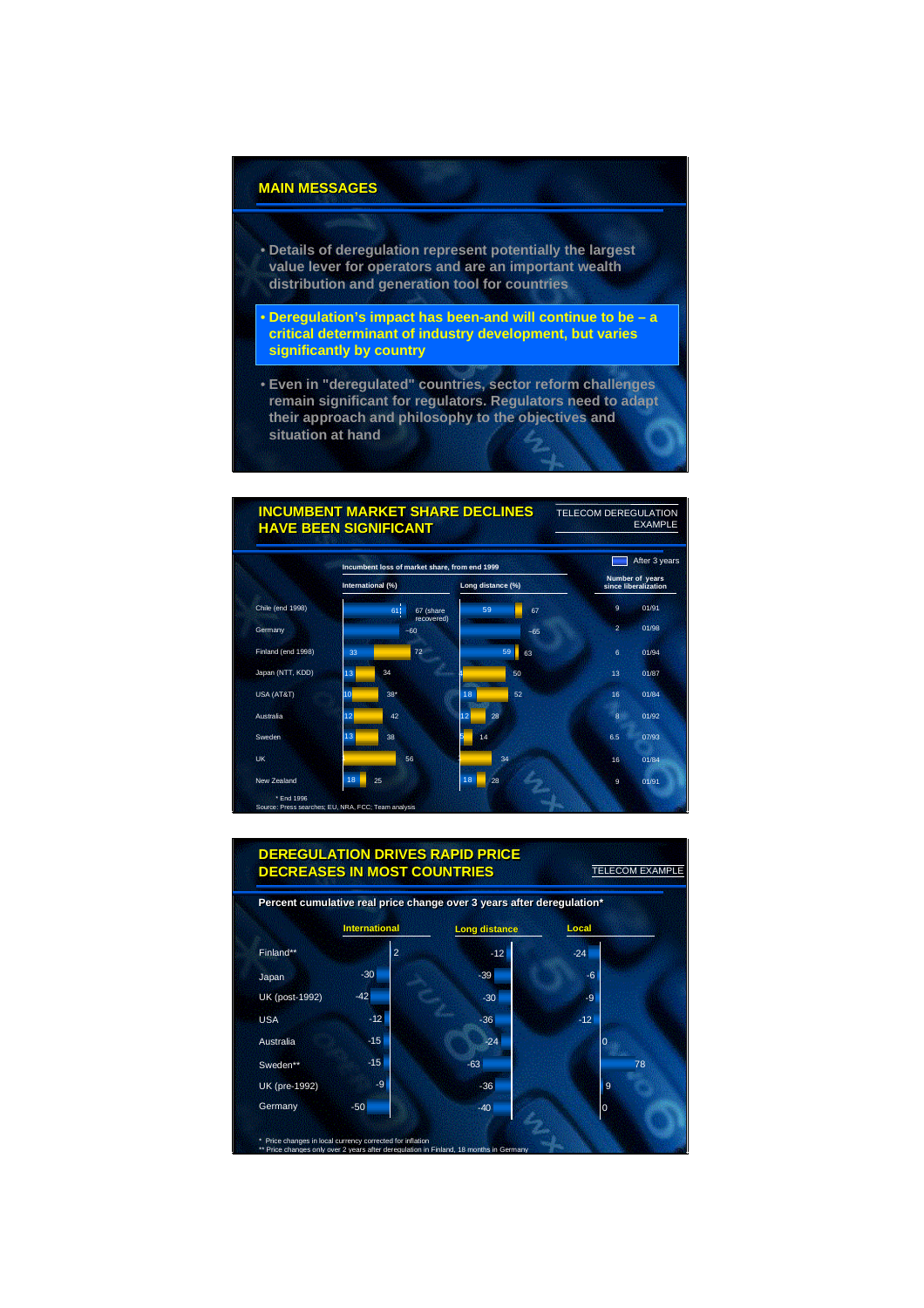

### **DEREGULATION DRIVING MOST INCUMBENTS TO REBALANCE DEREGULATION DRIVING MOST INCUMBENTS TO REBALANCE ACCESS PRICES, AND ELIMINATE CROSS-SUBSIDIES ACCESS PRICES, AND ELIMINATE CROSS-SUBSIDIES**





# **INTERNET PENETRATION ENCOURAGED BY REFORM IN MOST INTERNET PENETRATION ENCOURAGED BY REFORM IN MOST**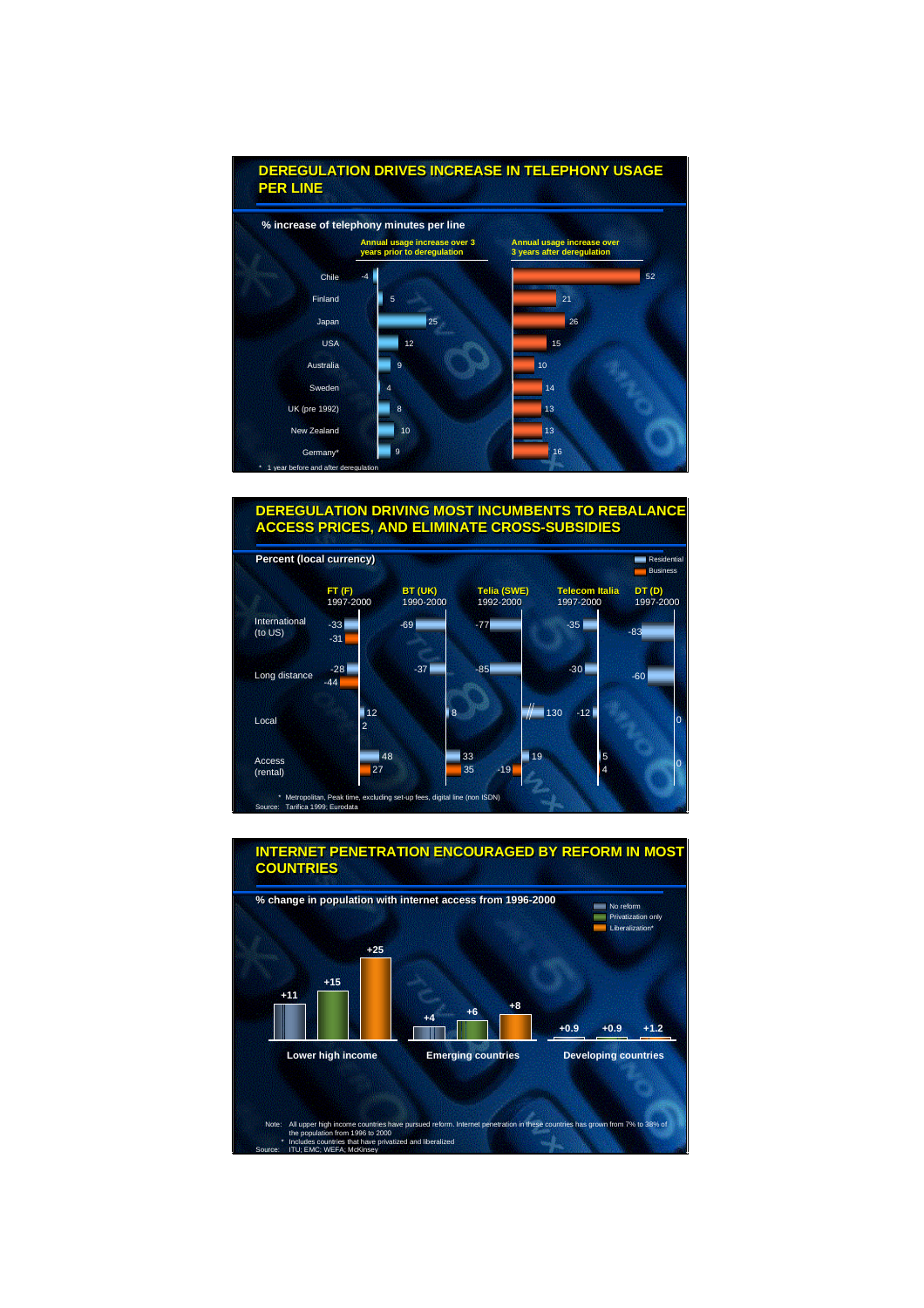

# **MAIN MESSAGES MAIN MESSAGES**

- **Details of deregulation represent potentially the largest value lever for operators and are an important wealth distribution and generation tool for countries**
- **Deregulation's impact has been-and will continue to be a critical determinant of industry development, but varies significantly by country**
- **Even in "deregulated" countries, sector reform challenges remain significant for regulators. Regulators need to adapt their approach and philosophy to the objectives and situation at hand**

### **GOVERNMENT AND REGULATORS' CHALLENGES REMAIN GOVERNMENT AND REGULATORS' CHALLENGES REMAIN SIGNIFICANT SIGNIFICANT**